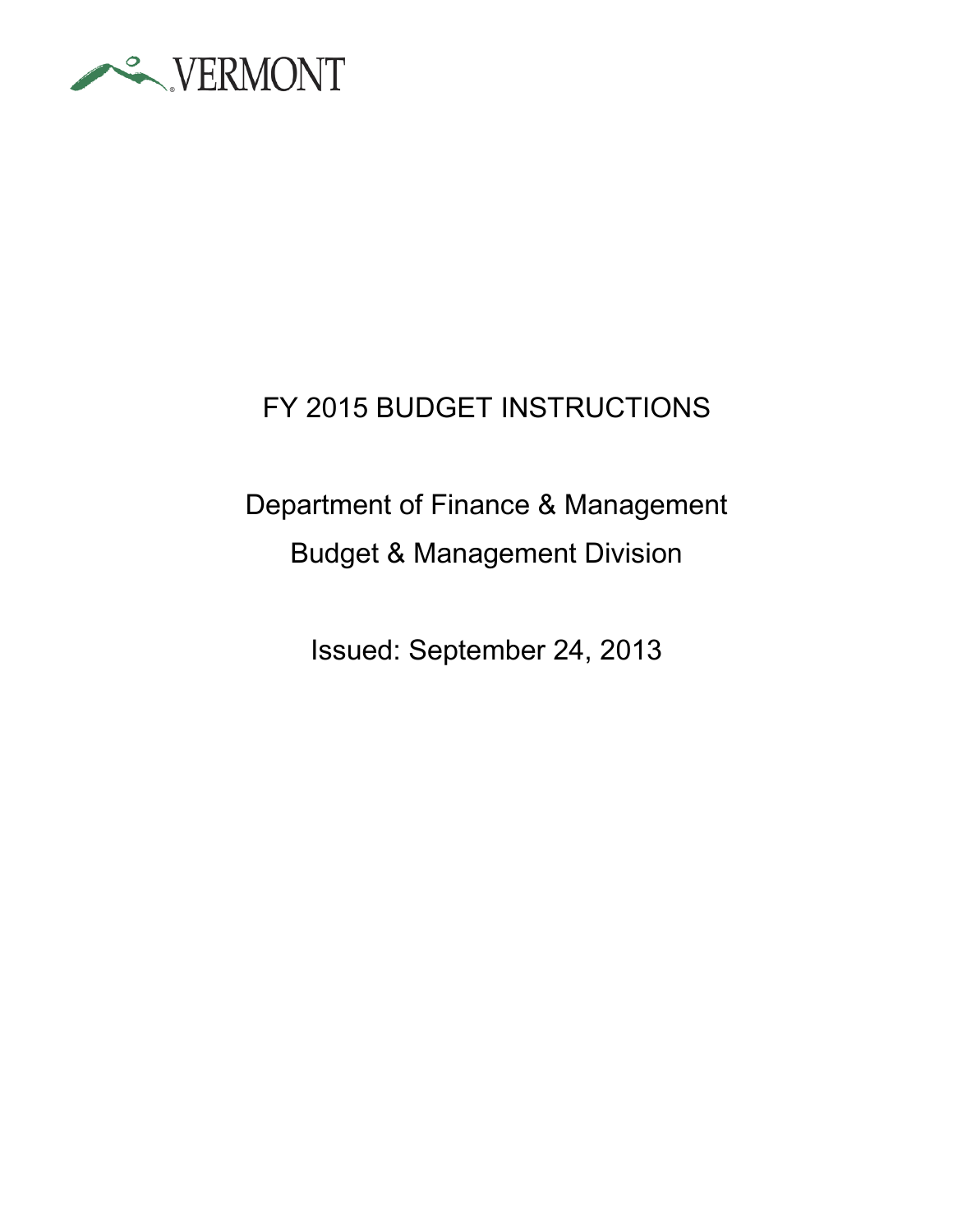| 1. Funding Levels: 3                                                                    |  |
|-----------------------------------------------------------------------------------------|--|
|                                                                                         |  |
|                                                                                         |  |
|                                                                                         |  |
|                                                                                         |  |
|                                                                                         |  |
|                                                                                         |  |
|                                                                                         |  |
|                                                                                         |  |
|                                                                                         |  |
|                                                                                         |  |
| 5.                                                                                      |  |
| 6.                                                                                      |  |
| 7.                                                                                      |  |
| Budget Development Form and Interdepartmental Transfer / Federal Receipts Form: 8<br>8. |  |
| 9.                                                                                      |  |
|                                                                                         |  |
|                                                                                         |  |
|                                                                                         |  |
|                                                                                         |  |
|                                                                                         |  |

# **Attachments:**

| Attachment A: Strategic Overview/Program Profile/Performance Information13 |  |
|----------------------------------------------------------------------------|--|
|                                                                            |  |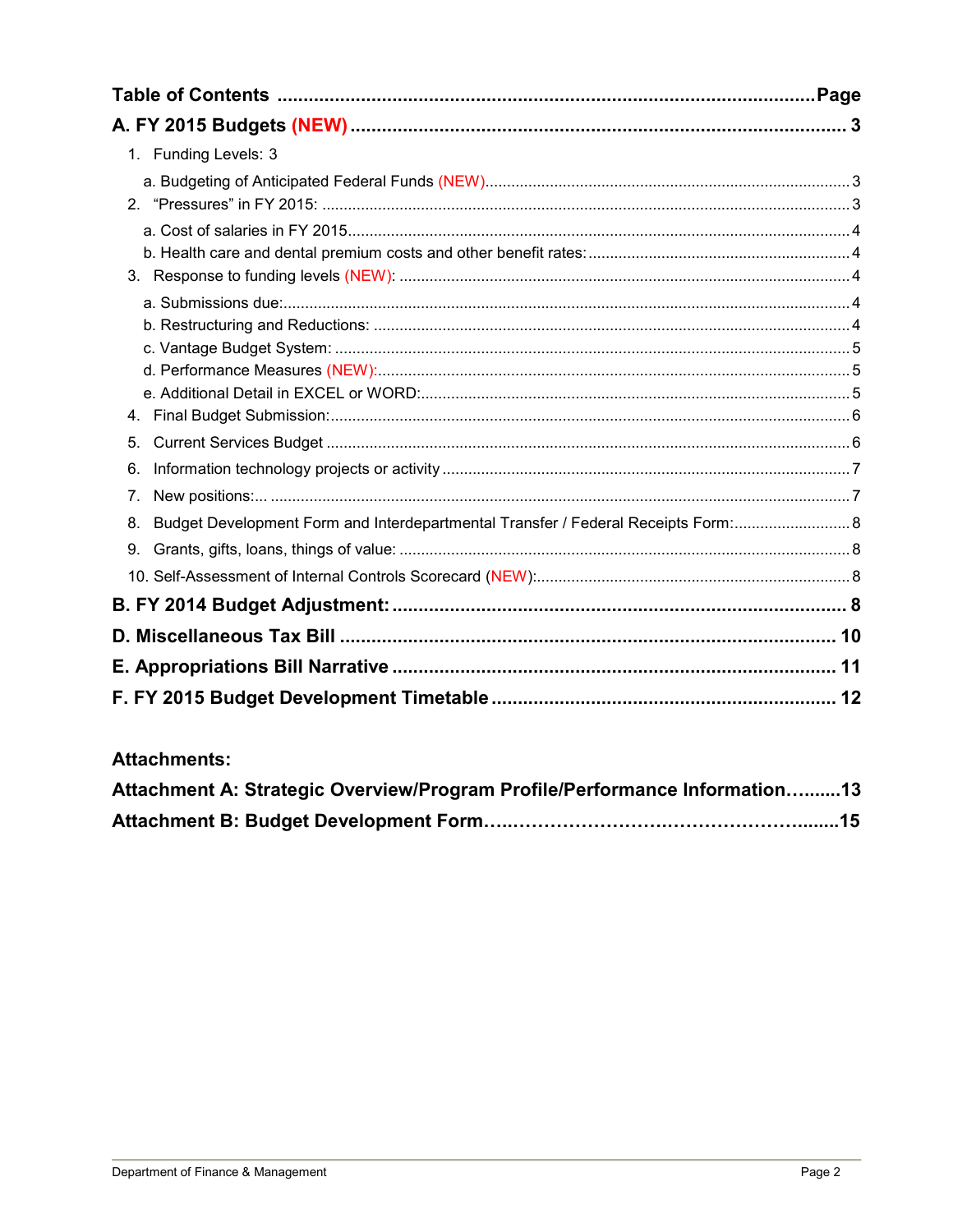# **A. FY 2015 Budgets (NEW)**

These budget instructions offer guidance in preparing responses to the budgetary challenges facing us in FY 2015 and beyond. **They ask for a response to FY 2015 funding targets set at level-funding from FY 2014 General Fund levels, with the expectation that departments will absorb the annualization of the FY 2014 Pay Act. In addition, your Budget submissions, to the degree possible, should be consistent with your Strategic Plan.**

Summary Responses must be approved by the Agency Secretary and Commissioner or the exempt head of your Department or Office, and **must be submitted electronically to the Governor, through the Secretary of Administration using the mail folder (**[adm-budget@state.vt.us](mailto:mailtoadm-budget@state.vt.us)**) by October 11, 2013.** (See the "FY 2015 Budget Development Timetable" at end of this document for a complete list of due dates.) As well, budgets should be advanced as far as possible in the Vantage system at that time.

**NOTE: While the name of the above mailbox is the same as in past years, the electronic routing of it has changed. So you will need to delete any previous default email shortcut in your Outlook, and re-type the address exactly as it appears above, or select it from the state-wide Outlook contacts list.**

### *1. Funding Levels:*

All FY 2015 programs, services and activities must be designed to be affordable within the specified funding levels. If you have any questions about your FY 2015 General Fund target amount, please consult your budget analyst.

Special fund and Tobacco Settlement Fund spending authority should also be level-funded (except where there are known changes in the underlying special fund revenue sources; in that case, consult with your budget analyst).

### **a. Budgeting of Anticipated Federal Funds (NEW)**

As always, federal funding should be conservatively estimated, cognizant of current Federal actions and prospects. **In this upcoming year, however, please be particularly mindful of any potential reductions to your federal grants, especially related to the impact of sequestration under the federal Budget Control Act (BCA). Do not assume that federal reductions will be covered with increased General Funds; rather, you should assume that these programs will not be replaced unless you can demonstrate they meet a critical State policy goal.** 

**If you ARE proposing to request General Funds to replace federal fund reductions under the BCA or otherwise, you must specifically identify that in your supplemental budget materials and review it with your analyst and the Finance Commissioner.** 

**If your budget reflects reduced federal activity, it is expected that there will be a corresponding reduction in associated limited service positions and administrative expenses.**

### *2. "Pressures" in FY 2015:*

There may be many routine expenditure pressures that must be covered within your funding targets, such as the July 1, 2013 cost of living adjustment and step increases that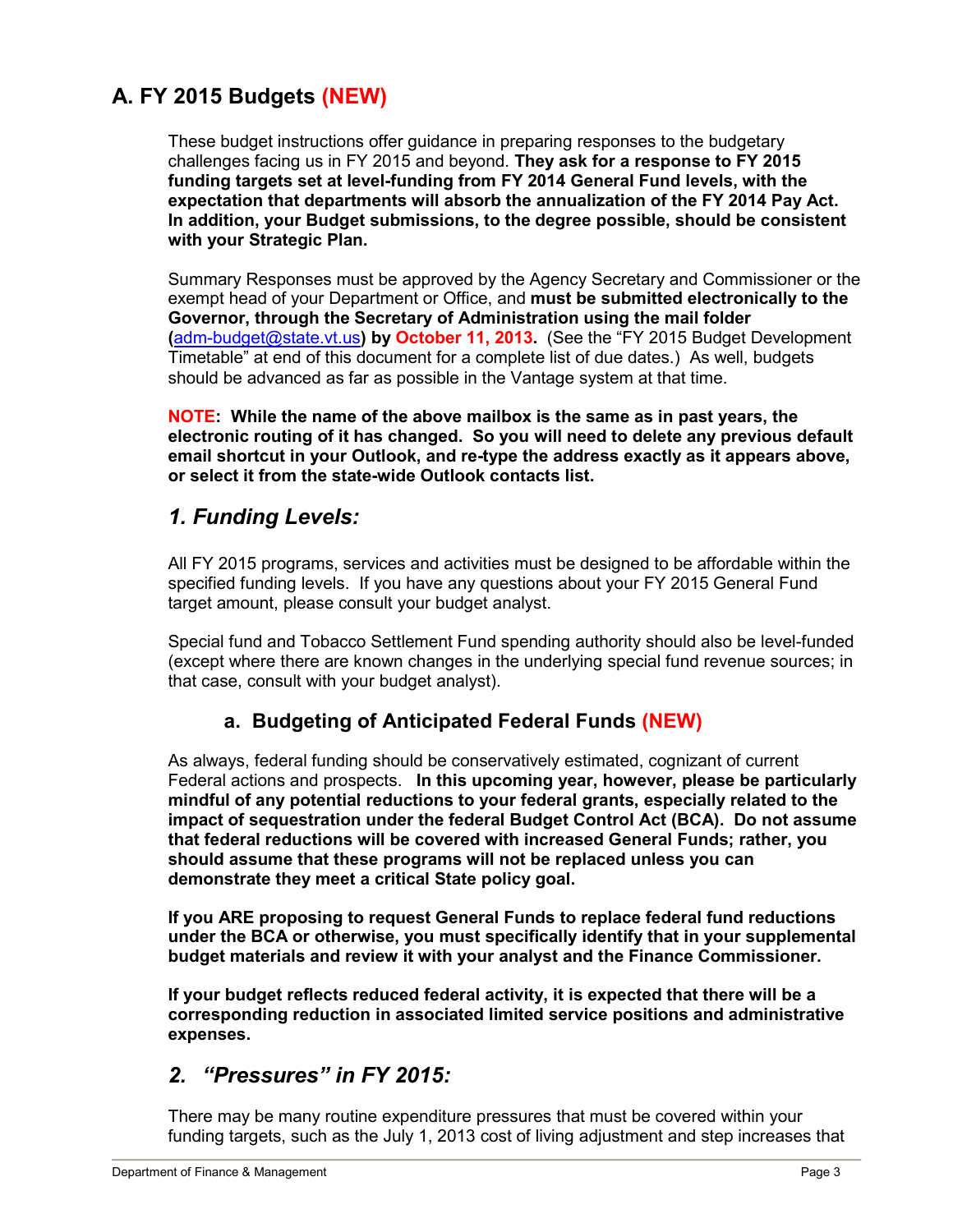are expected to take place during FY 2014. Other potential factors include general inflation; specific cost centers experiencing elevated price increases; other contractual increases; growing caseloads and workload demands; and reductions in federal funding.

### **a. Cost of salaries in FY 2015**

Under Vermont's budgeting convention, for the FY 2015 budgets, the Vantage budget system reflects the annualized cost of the July 2013 cost of living adjustment and step increases that are expected to take place during FY 2014. As usual, the salary changes that are expected to take place DURING FY 2015 are handled separately (i.e., under the Pay Act) and are not to be included in your budget request.

#### **b. Health care and dental premium costs and other benefit rates:**

We will centrally install the benefit rates on the Vantage budget system for FY 2015 benefit calculations. We have not yet determined new retirement or benefit rates. At this time, you should assume no change to those rates. We will notify you promptly when the retirement and benefits rates have been determined.

# *3. Response to funding levels (NEW):*

#### a. **Submissions due:**

**Your submissions are due and must be submitted electronically to the Governor, through the Secretary of Administration using the mail folder (**adm-budget@state.vt.us) **by October 11, 2013.** Please contact Linda Morse at 828- 2376 to schedule meetings with Commissioner Jim Reardon at your earliest convenience. Responses must be approved by your Commissioner or the exempt head of your Agency, Department or Office.

**NOTE: While the name of the above mailbox is the same as in past years, the electronic routing of it has changed. So you will need to delete any previous default email shortcut in your Outlook, and re-type the address exactly as it appears above, or select it from the state-wide Outlook contacts list.**

### **b. Restructuring and Reductions:**

In developing your budget, elimination and/or reductions to on-going programs may be necessary to achieve base savings sufficient to place the budget on a sustainable path for the future. Any combination of proposals may be considered.

**Please itemize the restructuring, elimination and reductions in programs, services, staffing, activities, etc. necessary to meet the FY 2015 targets.** A major focus of your additional documentation should be an explanation of the elimination and/or changes in programs, services, staffing and activities that will be needed in order to function within the assigned FY 2015 funding levels assigned.

Preference should be given to the elimination of entire program(s) and/or service(s) rather than across-the-board reductions that jeopardize the stability and sustainability of multiple programs and/or services.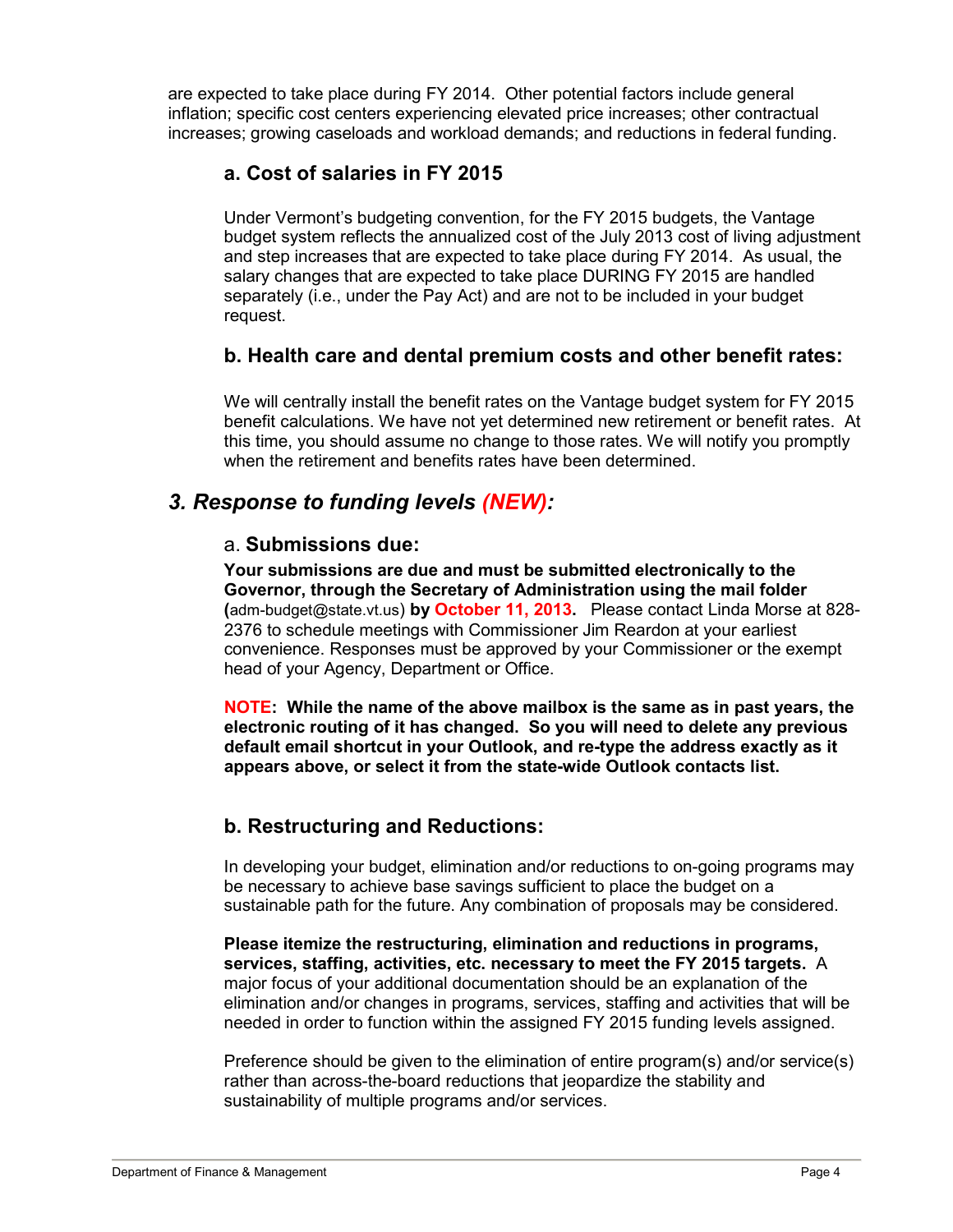Please consider whether any proposed reductions can begin in FY 2014, so that the programmatic changes will be in effect for the entire FY 2015. Please use the FY 2014 Budget Adjustment Bill for this purpose.

Finally, list the order in which you would restore programs, services, etc. if your funding were to increase, and explain your rationale for the prioritization of your list.

Agencies and Departments may shift funding among programs and organizational units to best accomplish their mission and goals, as long as impacts are clearly identified.

#### **c. Vantage Budget System:**

The FY 2015 budget cycle will mark Year Two of the Vantage budget system. Vantage system instructions will be distributed at the system training sessions, and will be posted on the Finance & Management website at: [http://finance.vermont.gov/state\\_systems/vantage](http://finance.vermont.gov/state_systems/vantage)

Vantage system training will be held during the week of September 22, 2013. Training is mandatory for new Vantage users.

Departments should advance their budget requests in Vantage as far as possible before their meeting with the Finance Commissioner; however, completed Vantage entry is not required for the meeting.

#### **d. Performance Measures (NEW):**

Each year, departments are expected to present to the appropriations committees summary information related to their strategic overview, program profile, and performance information, as required under 32 VSA §307(c). The Department of Finance and Management has annually provided a template (Attachment A) format for such presentation, for your convenience. Departments, however, have had flexibility to develop their own presentation of program and performance information.

**NEW**: For the FY 2015 budget cycle, **in addition to departments' individual presentations described above**, certain departments – and specific appropriations -- have been selected to participate in a pilot program to incorporate performance measures into the Vantage system. Departments that are participating in the pilot program have already been contacted, and will receive specific Vantage training and instructions materials.

#### **e. Additional Detail in EXCEL or WORD:**

In addition to the Vantage budget materials, please provide additional detail and backup to your submission in an EXCEL or WORD document addressing the following issues:

- Upward and downward pressures relative to your FY 2014 base appropriation;
- Reductions needed to meet funding targets; and,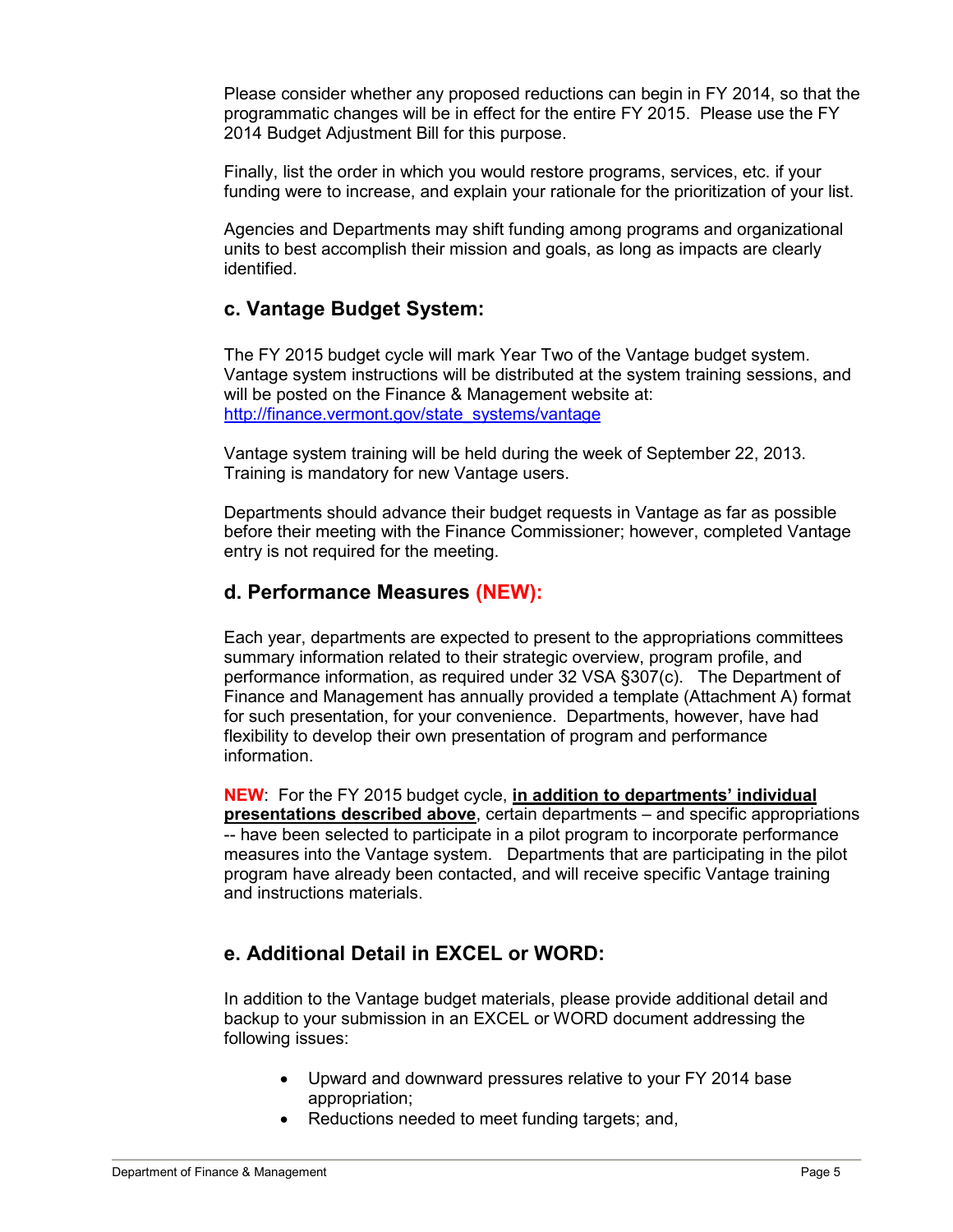• Priority of restoration; rationale of prioritization.

A simple format for your response would be the following:

### **Funding target: \$**

**Upward pressures that you face**, including the increases due to payroll, growing caseloads, reduced federal funding etc.; and changed or expanded programs, services, activities.

|      | \$\$ | Explanation |
|------|------|-------------|
|      | \$\$ | Explanation |
| Etc. |      |             |

**Reductions** or eliminations or revisions in programs, services, activities necessary to meet target - Please be very specific as to program / service impact.

|      | \$\$ | Explanation |
|------|------|-------------|
|      | \$\$ | Explanation |
| Etc. |      |             |

**Restoration** of programs, services, etc. if funding level improves. Rank in order of priority (i.e., 1= first thing to restore / add if more funding is made available). 1. \$\$ Explanation **Explanation** 

Your Vantage entries should be complete, consistent, and reconciled to the explanatory materials above, at the time of the meeting with the Finance Commissioner.

# *4. Final Budget Submission:*

Etc.

Final budget targets will be issued in mid-December. Upon receipt of your final target, please finalize your Vantage entries as soon as possible, and notify your budget analyst when they are complete. Your Vantage entries must match your final target exactly.

Additional materials must be submitted electronically to the Governor, through the Secretary of Administration using the mail folder (**[adm-budget@state.vt.us](mailto:mailtoadm-budget@state.vt.us)**).

**NOTE: While the name of the above mailbox is the same as in past years, the electronic routing of it has changed. So you will need to delete any previous default email shortcut in your Outlook, and re-type the address exactly as it appears above, or select it from the state-wide Outlook contacts list.**

# *5. Current Services Budget*

Section E.100.2(b) of Act 162 of the 2012 Session (see below) contains legislative language that places emphasis on developing a "current services" budget; i.e., "an estimate of what the current level of services is projected to cost in the next fiscal year." As we do every year, in developing the Governor's recommendation, we will identify our current service needs separately from new initiatives. Given the recent language, however, we ask that you pay particular attention to the budget instructions (in subsection  $(3)(e)$ ) -identifying current service needs and new initiatives -- as you develop your summary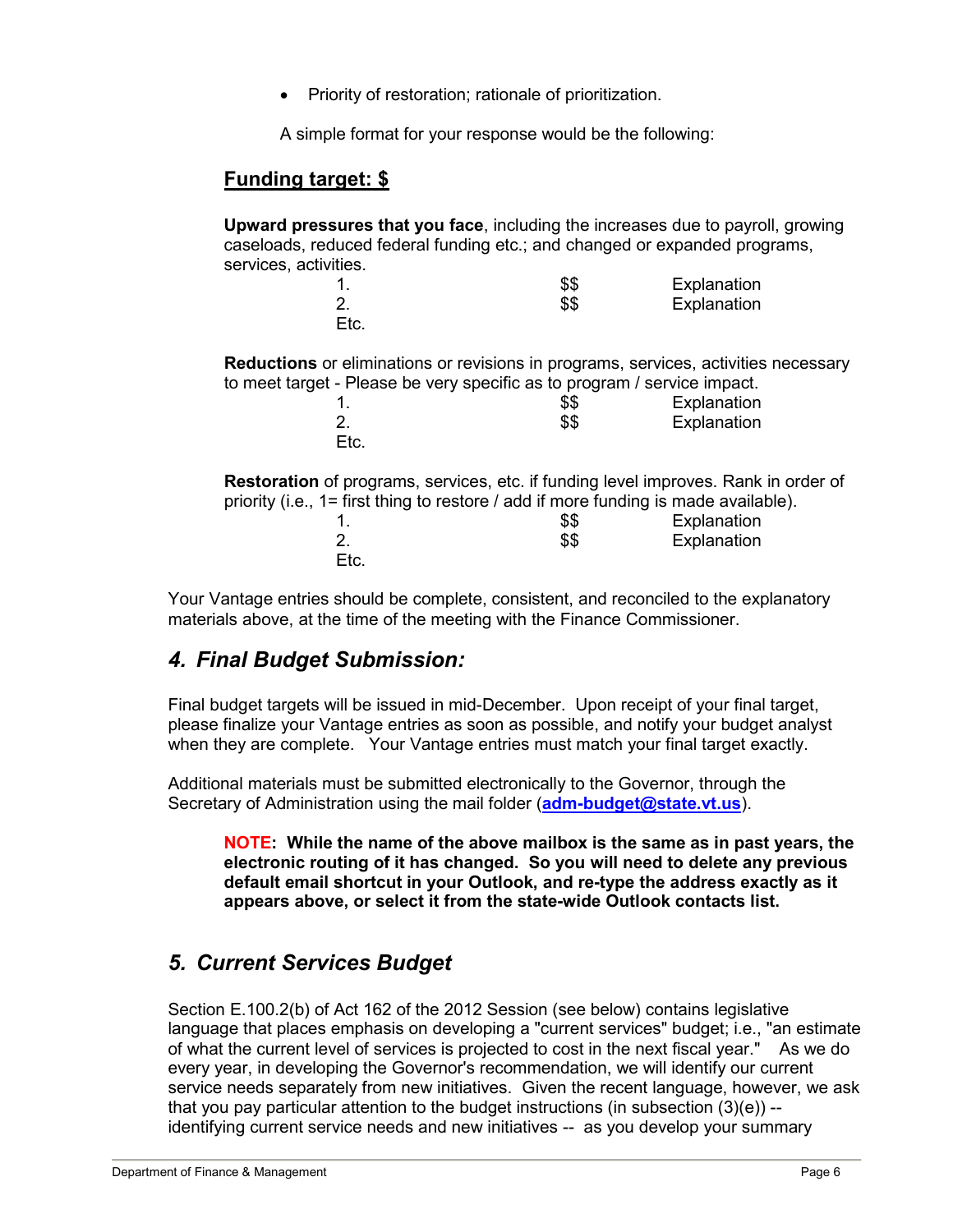materials for your meetings with Commissioner Reardon. In addition, the Vantage budget system specifically requires departments to differentiate between their current services budget and new initiatives.

#### *Sec. E.100.2(b): Current Services:*

*The administration shall develop and publish annually for public review as part of the budget submission process a current services budget, providing the public with an estimate of what the current level of services is projected to cost in the next fiscal year. The initial current services budget shall be submitted with the administration's fiscal year 2014 budget proposal.*

# *6. Information technology projects or activity*

The Legislature requires that all information technology (IT) activities with a lifecycle cost in excess of \$100,000 be identified through DII as part of the budget submission. IT activities are defined in 3 V.S.A. §2222(a)(10). It is critical that you clearly identify each and every IT activity that is valued in excess of \$100,000. Budget requests for IT funding that were not included in DII's unified presentation of IT costs risk not being approved. The detail required by DII includes:

- 1. Five year projected costs for the IT activity broken down by implementation vs. operating costs, as well as funding source (i.e., General Fund, other State, or Federal). Implementation costs are the one-time project costs (that could span across multiple fiscal years) to get that IT activity up and running (e.g. implementation/installation costs; hardware, software or licenses purchased as part of the installation; project management or other contracted resources; and the costs of the internal labor to support the project). Operating costs are the on-going costs of performing that IT activity (e.g., annual maintenance fees; software and hardware costs; licensing fees; hosted cloud provider fees; and labor costs).
- 2. An explanation for any IT activity costs that are expected to increase in FY 2015.
- 3. The "Before and After" (actual or estimated) operating costs for every IT project implemented in FY 2013 or FY 2014 or scheduled to be implemented in FY 2014 or FY 2015. The purpose of this information is to gauge the impact our IT projects are having on our on-going operating costs.
- 4. Please make sure to indicate whether these activities are included in your budget request.

If you have questions about whether an activity or project for which you are planning to expend funds meets the criteria to report those projects to DII, you should contact DII Commissioner Richard Boes at 828-4141, or Deputy Commissioner Darwin Thompson at 828-1124.

**Please note, in constructing your budget detail, it is not appropriate to budget IT contracting in 507600 - Other Contracts and 3rd Party Services. Use a specific ITrelated account**.

### *7. New positions:*

Only those requests for new positions for which the requesting department has existing or available base funds to support the position will be considered.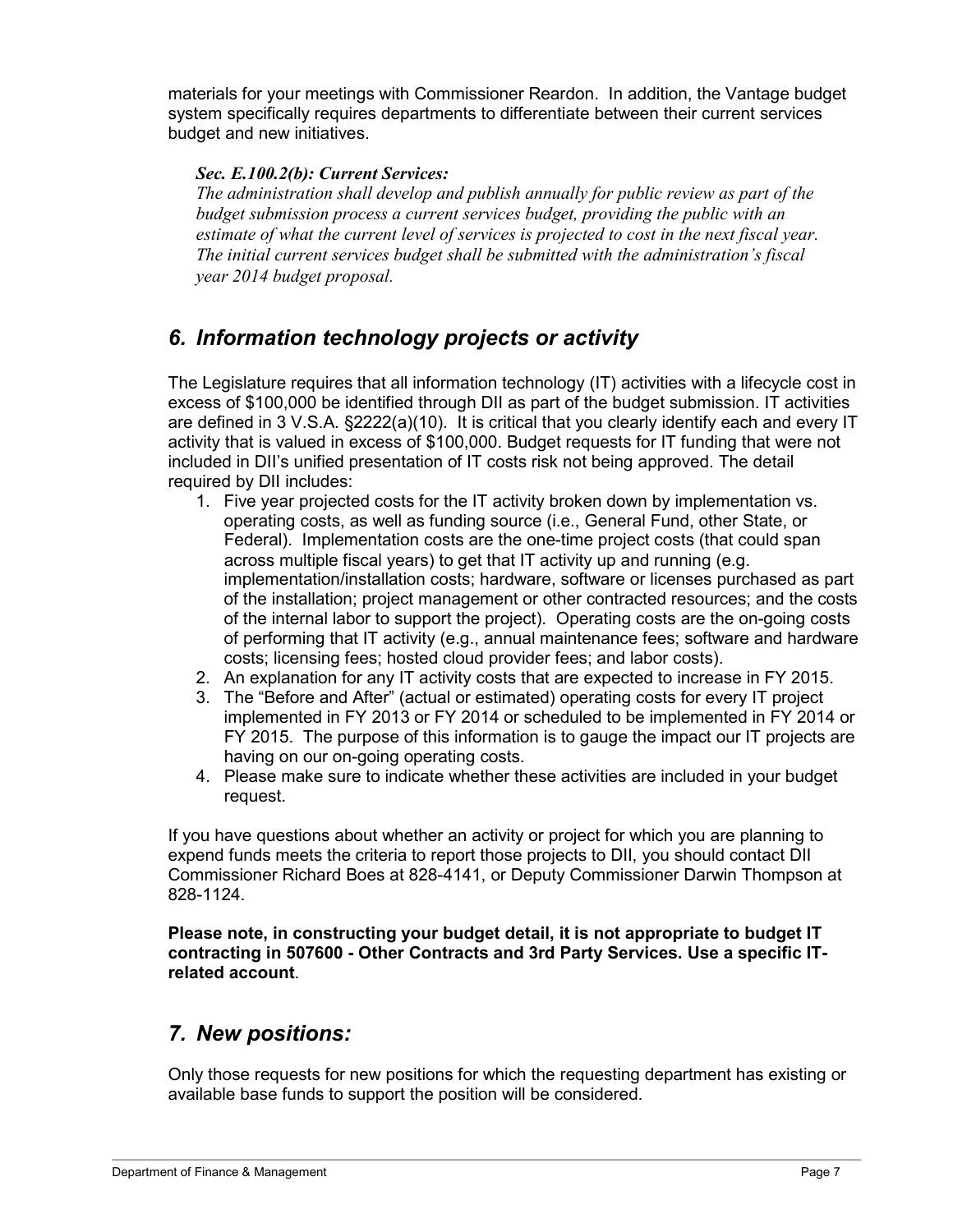# *8. Budget Development Form and Interdepartmental Transfer / Federal Receipts Form:*

32 VSA §307(b) requires as part of the budget submission detailed information concerning:

- (1) The specific special funds used as receipts in the budget.
- (2) Explanations of interdepartmental transfers, including which department is the source**. If your funding is reliant on interdepartmental transfers, be sure to coordinate with the source department.** Do not assume that both departments have the same expectations. Written funding agreements are recommended.
- (3) Budgeted positions.
- (4) Changes in program funding levels and associated policy changes in the requested budget.

Vantage is configured to meet all four of these requirements; however, departments are responsible for the accuracy of their Vantage entries, and any supplementary, summary, or explanatory information, including the Budget Development Form. As implemented last year, documentation on Interdepartmental Transfers Receipts and Federal Receipts are now generated by departments from the Vantage system.

A blank template "Budget Development Form" to illustrate changes from your FY 2014 appropriation to your FY 2015 request is attached as Attachment B.

# *9. Grants, gifts, loans, things of value:*

32 VSA § 5 requires that **all new grants, gifts, loans or things of value** with a value over \$5,000 received by the State must be accepted in accordance with the statutory procedure requiring submission to the Joint Fiscal Office through the Governor. (Form AA-1 is the administrative vehicle for this submission.) **Including these items in the budget is not a substitute for this process.** However, once duly accepted, grants (on-going revenues and expenditures) should be budgeted in subsequent years.

Please note that items of \$5,000 or less may be accepted, with notice to the Secretary of Administration and the Joint Fiscal Office (see 32 VSA Sec 5(a)(3)).

# *10. Self-Assessment of Internal Controls Scorecard (NEW):*

Departments that had items of non-compliance with administrative policies & procedures as identified on the Self-Assessment of Internal Control Scorecard (metric #3) issued on July 24, 2013 should be prepared to explain their remediation efforts during their budget meetings with the Finance Commissioner.

# **B. FY 2014 Budget Adjustment:**

The budget adjustment process may be considered for extraordinary needs that we have not already identified, and for internal funding changes that cannot be accommodated by administrative means (i.e., appropriation transfers, excess receipts, etc.).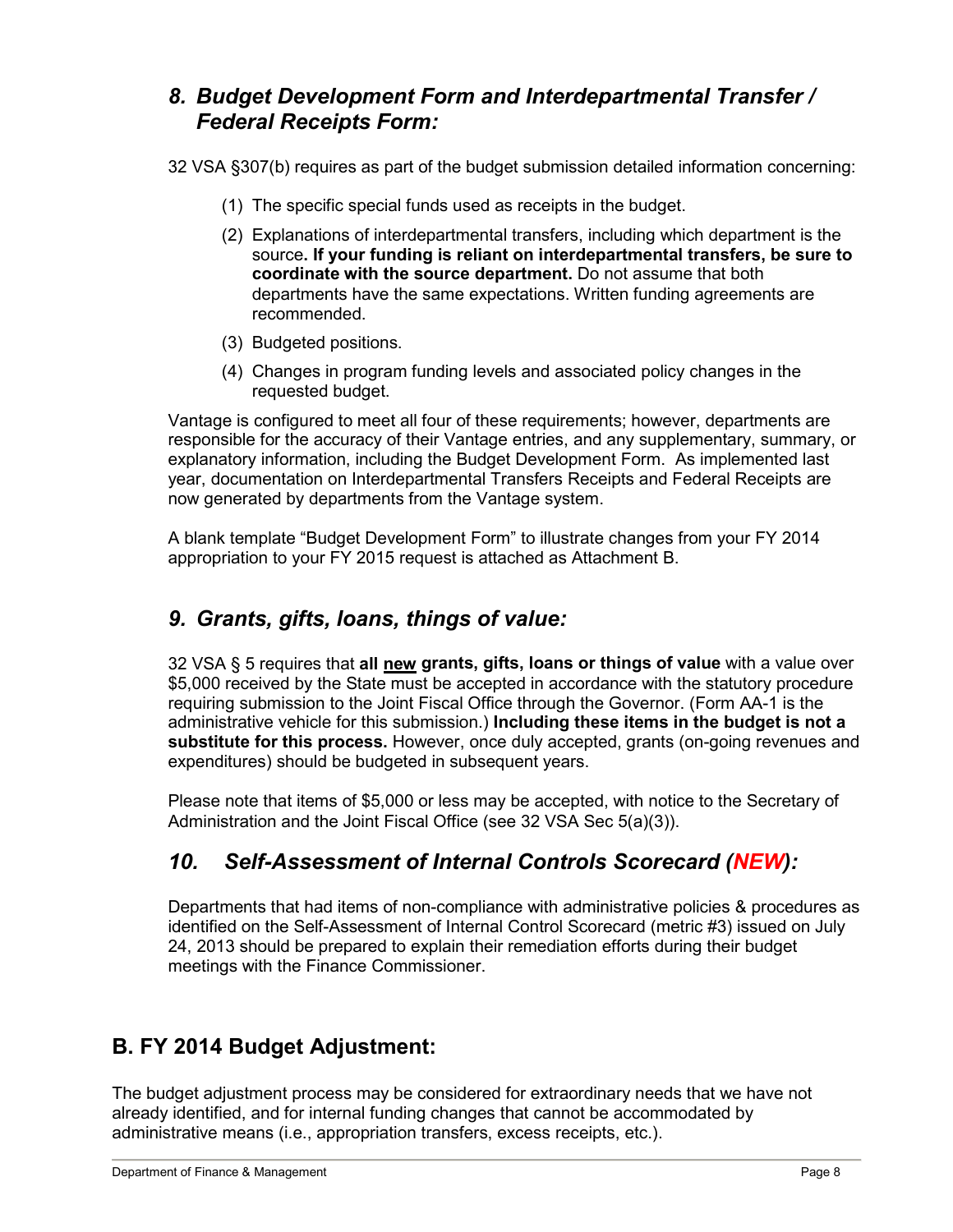For development of the Governor's recommended FY 2014 Budget Adjustment bill, we will utilize the July 23, 2013 revenue forecast approved by the Emergency Board. Further adjustments to the FY 2014 Budget Adjustment proposal may be necessary based upon any revisions to the consensus revenue forecast by the Emergency Board at its January 2014 meeting.

**The first recourse in solving current-year budget issues is to redirect resources within your existing funding.** Please bring to our attention any significant issues you mean to handle in that way, identifying the problem and your solution, and whether Budget Adjustment action (e.g., transfer of funding between appropriations) is required. **Because the Budget Adjustment hearings are scheduled for the first week of December this year, it is critical that you identify BAA issues as early as possible.**

Any requests for additional General Fund spending will be subject to a very high standard of necessity. Prior to consideration of a request, the requesting department's budget will be reviewed by Budget & Management to ascertain why the BAA need developed, and whether other factors exist with the department's current-year spending pattern that could mitigate the need for the request. Please consider for possible use against your needs any amounts you may have carried forward from FY 2013 to FY 2014.

As noted above, we may be using the Budget Adjustment for funding and programmatic changes that can be implemented prior to FY 2015. Please bring to our attention any opportunities to trim funding, reduce or restructure and eliminate program activities in FY 2014, to ease the transition to reductions required by the funding constraints of FY 2015 and future fiscal years.

Notification of budget adjustment proposals should include a description of the causes of increased or decreased expenditures or receipts, the related actions already taken to contain increased spending, and the proposed remedy. Your request should cite all specific sections of the FY 2014 Appropriations Act that are affected and include draft language of the changes required.

**Your requests for inclusion in the Budget Adjustment must be submitted electronically to the Governor, through the Secretary of Administration using the mail folder (**[adm-budget@state.vt.us](mailto:mailtoadm-budget@state.vt.us)**) by October 11, 2013.** Responses must be approved by the Commissioner or the exempt head of your Agency, Department or Office. **Your BAA request must be entered into Vantage at that time, per the Vantage instructions.**

#### **NOTE: While the name of the above mailbox is the same as in past years, the electronic routing of it has changed. So you will need to delete any previous default email shortcut in your Outlook, and re-type the address exactly as it appears above, or select it from the state-wide Outlook contacts list.**

We encourage requests for transfers of appropriations or expenditure of "excess receipts" that you can anticipate, which (1) represent on-going expenditures that have repeatedly been handled as excess receipts; or (2) for large amounts, to be presented for the FY 2014 Budget Adjustment. While administrative solutions (i.e., approval by the Commissioner of Finance & Management) remain available for such items that you cannot now predict, we want to utilize the Budget Adjustment more fully for the review and approval process and most certainly for sizeable and potentially controversial transfers or increased expenditures.

As noted above, new grant receipts (e.g., federal grants) should be submitted for approval per 32 VSA § 5. We will send them to the Joint Fiscal Committee separately; **do not include them in the Budget Adjustment as proposed changes to appropriations.**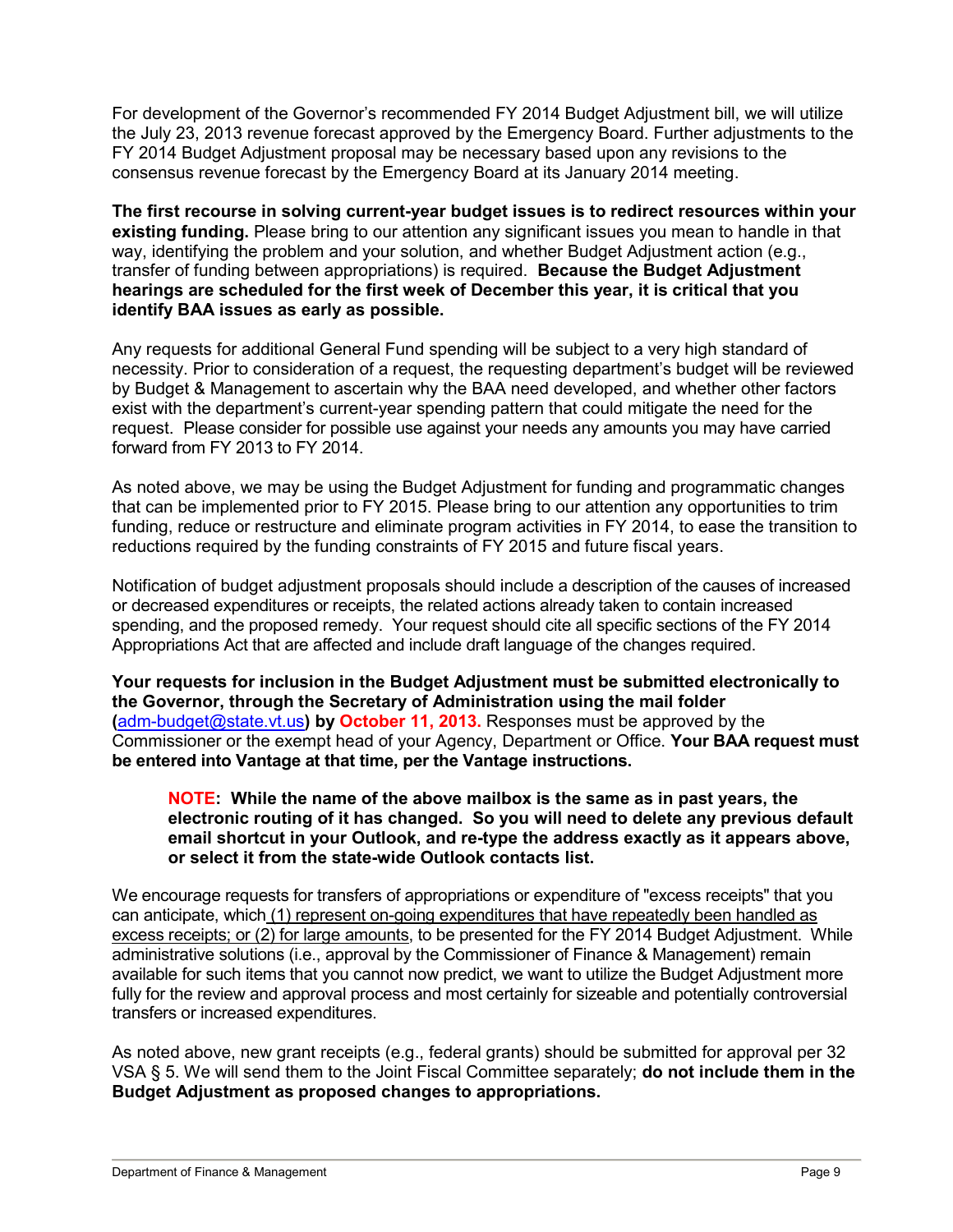# **C. Executive Fee Bill**

In our 3-year cycle, the focus of the Executive Fee Bill this year will be on General Government, Labor, Education, Commerce & Community Development, and Transportation. Other than for emergency situations, only these areas of State government will be considered for inclusion in the Fee Bill. Changes in fee legislation might include: new fees, changes to existing fees, reauthorization or termination of fees, re-designating the funds into which the fees are deposited, and clarifications in current statutory authorities to charge and retain fees. Any changes you propose should be designed so that no additional adjustments would be needed at least for three years, when your opportunity to change fees will again occur.

Your fee changes should be consistent with your budget proposals and any fee changes that would create differences from revenue projections based on current fee or charge structures need to receive specific approval from Finance and Management.

Please be sure that ALL fee change proposals are forwarded to our office for inclusion in the Fee Bill, even if the associated programmatic changes were to occur in different pieces of legislation. They may ultimately be rejoined in the other legislation, at the Legislature's discretion.

Proposals should cite the existing statute, showing exactly how it needs to be changed, and provide a strong rationale for the necessity of the change. Any revenue impact should also be clearly shown.

32 V.S.A. §605(d)(2) specifies the justifications deemed acceptable in support of fee requests, and which should accompany the requests. The prime consideration is an analysis or discussion of the relationship between the revenue to be raised by the fee or the change in the fee, and the cost or the change in the cost of the service, product or regulatory function supported by the fee. The underlying premise is that, normally, fees are tied to costs of service; other justifications may be advanced, but they must be clearly supported and grounded in policy considerations. Please contact your Budget Analyst at Budget & Management to discuss any such rationales.

The Legislature has asked that proposals for the Fee Bill be prepared using a specific electronic format which we will send on request. (Contact Otto Trautz at: [otto.trautz@state.vt.us](mailto:otto.trautz@state.vt.us) to request the format.) **Please submit your proposals to Otto Trautz in the electronic format by October 25, 2013.**

# **D. Miscellaneous Tax Bill**

Your budget submissions should clearly identify legislative proposals that have tax implications. The submission should include a description of the proposal, a revenue estimate if known, whether your agency or department intends to advance the proposal as part of the Miscellaneous Tax Bill or a separate piece of legislation, and the appropriate contact person at your department. This information will be used to ensure that proper revenue estimates are provided by the Tax Department to the Department of Finance & Management, and ensure the Tax Department is aware of and understands all tax proposals prior to their submission to the Legislature. **Please submit these proposals electronically to the Governor, through the Secretary of Administration using the mail folder (**[adm-budget@state.vt.us](mailto:mailtoadm-budget@state.vt.us)**).**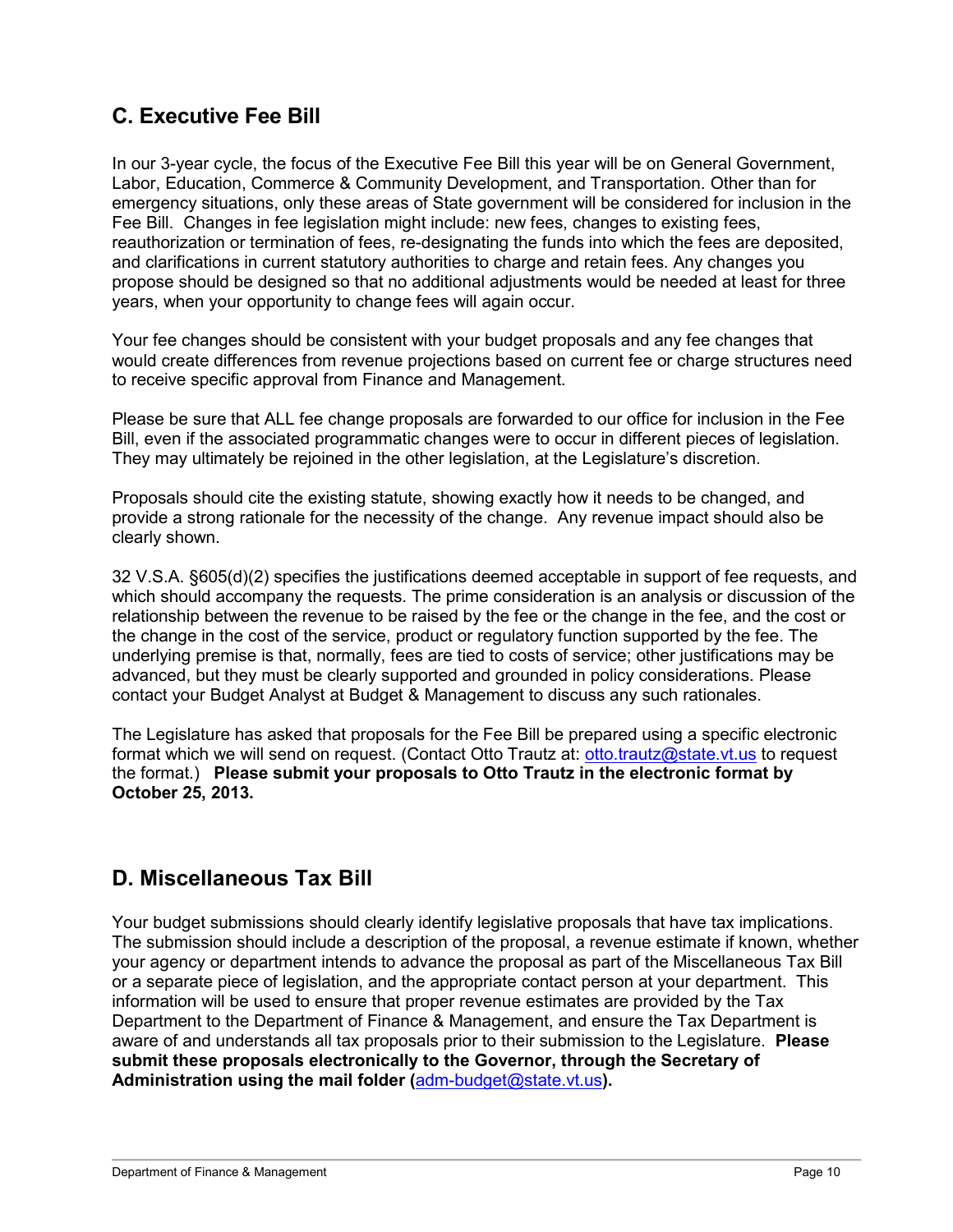# **E. Appropriations Bill Narrative**

Please closely review the verbiage associated with your appropriations or programs in Act 50 of 2013 and identify to us any **necessary** changes that **must** be made in order to implement your department's budget plan as part of the FY 2014 Budget Adjustment and/or the FY 2015 Appropriations Bill. The best way to communicate these changes is to return a copy of those portions of Act 50, marked up for any deletions, additions, or changes. [Note that Sec. A.102 (c) of Act 50 states that unless otherwise specified, language in Act 50 is good only for FY 2014.] It is your responsibility to be aware of language from other bills in prior years which may need modification.

**Please submit your marked-up narrative portions (hard-copy) to your Budget & Management Analyst by October 11, 2013 for Budget Adjustment language changes and by December 13, 2013 for FY 2015 Big Bill language.**

[Budget Development Timetable follows on next page.]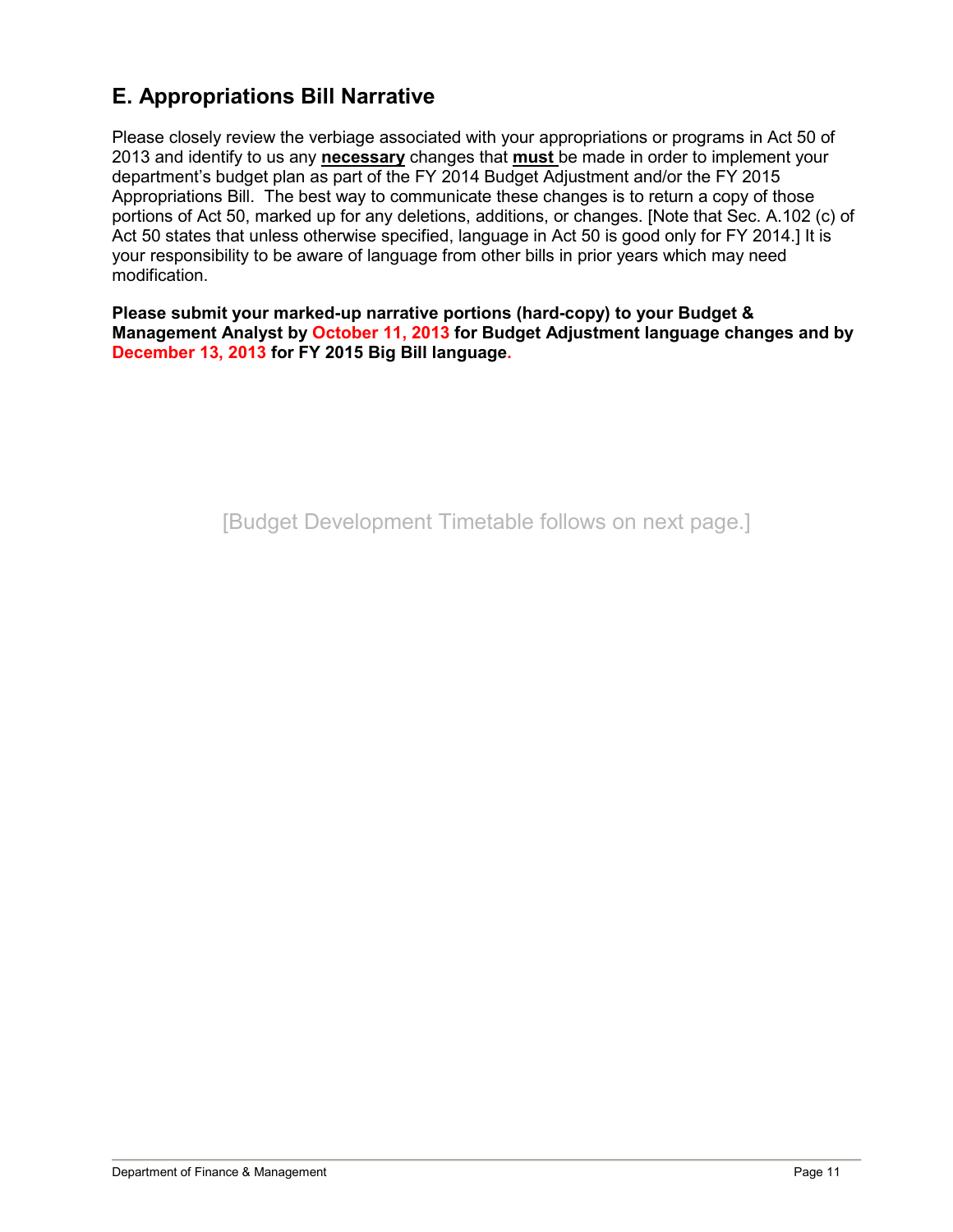# **F. FY 2015 Budget Development Timetable**

The following set of dates may help you plan your tasks in developing the FY 2015 budget. Dates are for planning purposes only and are subject to change; you will be notified of any changes in due dates.

|                    | <b>Due Date</b>                | <b>Deliverable Description and Comments</b>                                                                                                                                                                                                                                |  |  |  |  |  |
|--------------------|--------------------------------|----------------------------------------------------------------------------------------------------------------------------------------------------------------------------------------------------------------------------------------------------------------------------|--|--|--|--|--|
|                    | <b>Now</b>                     | Vantage Budget System opens for field departments' development of<br>current services budget, as training is completed                                                                                                                                                     |  |  |  |  |  |
|                    | <b>Sept. 23</b>                | FY 2015 Budget Instructions Issued.                                                                                                                                                                                                                                        |  |  |  |  |  |
|                    | Oct. 11                        | Summary responses to targets due submitted electronically to the<br>Governor, through the Secretary of Administration using the mail<br>folder (adm-budget@state.vt.us).                                                                                                   |  |  |  |  |  |
| Calendar Year 2013 | <b>Oct.11</b>                  | Summary proposals for FY 2014 Budget Adjustment requests<br>submitted electronically to the Governor, through the Secretary of<br>Administration using the mail folder (adm-budget@state.vt.us),<br>including any language changes necessary for the Budget<br>Adjustment. |  |  |  |  |  |
|                    | Oct. 25                        | Executive Fee Bill requests due in electronic format with<br>accompanying statutory changes and justifications.                                                                                                                                                            |  |  |  |  |  |
|                    | 1 <sup>st</sup> week December  | Governor's Budget Adjustment Recommendations - House<br>Appropriations Committee budget hearings.                                                                                                                                                                          |  |  |  |  |  |
|                    | <b>Mid-December</b>            | Final targets issued by Budget & Management. Vantage entries to<br>be finalized promptly thereafter.                                                                                                                                                                       |  |  |  |  |  |
|                    | Dec. 13                        | Narrative sections of Appropriations Bill due at Budget &<br>Management.                                                                                                                                                                                                   |  |  |  |  |  |
|                    |                                |                                                                                                                                                                                                                                                                            |  |  |  |  |  |
|                    | Jan. 7, 2014                   | Legislature convenes, per 2013 R.228.                                                                                                                                                                                                                                      |  |  |  |  |  |
|                    | TBD - approx mid-Jan.          | Exec Budget Book goes to BGS Print Shop.                                                                                                                                                                                                                                   |  |  |  |  |  |
|                    | TBD - no later than Jan.<br>21 | Governor's budget address (by 3rd Tuesday of the session - 32 VSA<br>\$306(a)                                                                                                                                                                                              |  |  |  |  |  |
| 2014               | <b>TBD</b>                     | Exec Budget Book distributed at budget address. Big Budget Book<br>posted to Finance & Management's website.                                                                                                                                                               |  |  |  |  |  |
|                    | Jan. 15 (on or about)          | Emergency Board revenue estimate (32 VSA §305a)                                                                                                                                                                                                                            |  |  |  |  |  |
|                    | 1 week prior to<br>testimony   | All budget materials, including Vantage and supplemental materials,<br>to Appropriation Committees, with copy to Budget & Management                                                                                                                                       |  |  |  |  |  |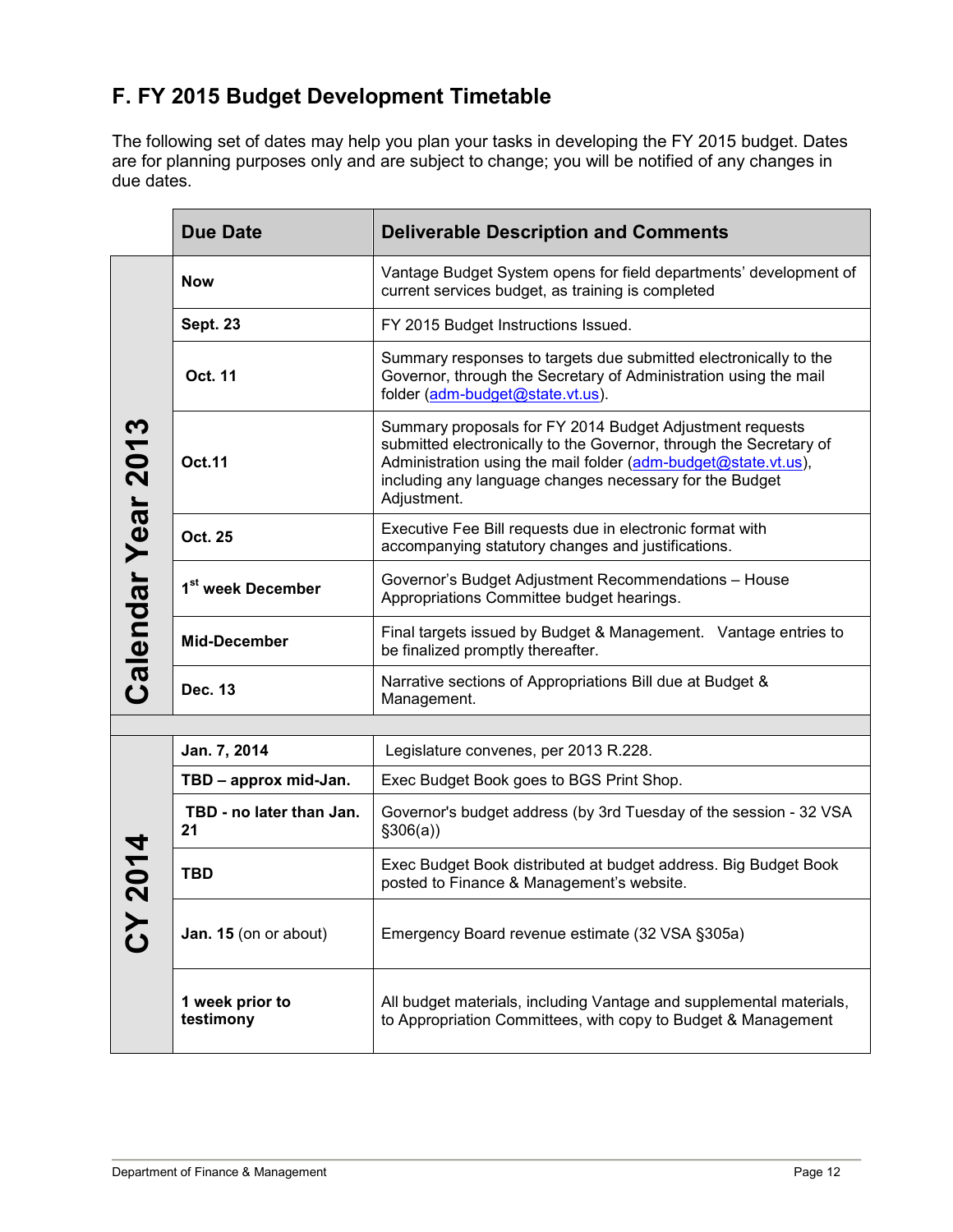#### **ATTACHMENT A**

#### **FY 2015 Instructions for Strategic Overview / Program Profile / Performance Information**

In order to meet the "Form of budget" requirements of 32 VSA Sec. 307(c), please complete a *Strategic Overview and Program Profile and Performance Information and* deliver it to the Appropriation Committees according to their instructions (normally one week before testimony) with a copy to your Budget Analyst in Budget & Management. Further instructions from the Appropriations Committees will be provided prior to the Legislative Session.

#### **A. Strategic Overview (brief, for all programs):**

- ●Department mission statement: include purpose and goals, and population served.
- ●List indicators chosen to measure results, impacts and outcomes.
- ●Include quantified data on the extent to which those results, impacts and outcomes are being achieved.

#### **B. Program Profile**:

Complete the FY2015 Department Program Profile spreadsheet which lists each of your programs (sets of strategies and activities) established to carry out the Department's mission, purpose and goals; showing expenditures (GF, TF, Special Funds, Fed Funds and All Other Funds) for past, current and requested budget year.

PLEASE USE THE ATTACHED *Department Program Profile* FORM (Separate Tab) for the program profile. The total funding for programs should equal your total Department funding.

#### **C. Performance Information - in depth, for programs selected for "performance budgeting" treatment:**

For your identified programs listed on the Program Profile Form, please provide information to the Appropriations Committees relevant to the following:

- ●Program results or outcomes statement
- ●Key indicators (to measure results and outcomes)
- ●Baseline performance
- ●Strategies (to accomplish results)
- ●Multi-year action plan (to improve performance)
- ●Baseline and performance measures summary table or graph

●Budget request for FY 2015

As we request each year, the overall intent in presenting narrative information to accompany the budget submission is to communicate what outcomes and results are expected from the expenditures (appropriations) authorized by the Legislature, and to what degree they are being attained using various sets of strategies and activities (programs). Budget requests should be developed and justified in this context of resultsoriented budgeting and performance-based program review. As in past years, departments may present this performance information in the format that works best for them (except see note below re Vantage pilot program.)

**The Budget Book generated by the Vantage system will still include the following brief narrative sections provided by each Department:** Department Mission Statement; Description of Appropriations, Divisions, & Programs; and Appropriation Key Budget Issues (as needed to explain the budget request). Agency-level narratives will still consist of Agency Mission Statement; and Description of Departments in Agency

**Note: The above requirements apply to all departments, programs, and appropriations -- except those selected to participate in the Vantage Performance Measure Module Pilot Program. Participants in the pilot program have been notified, and will receive separate instructions and training.**

Thanks for your cooperation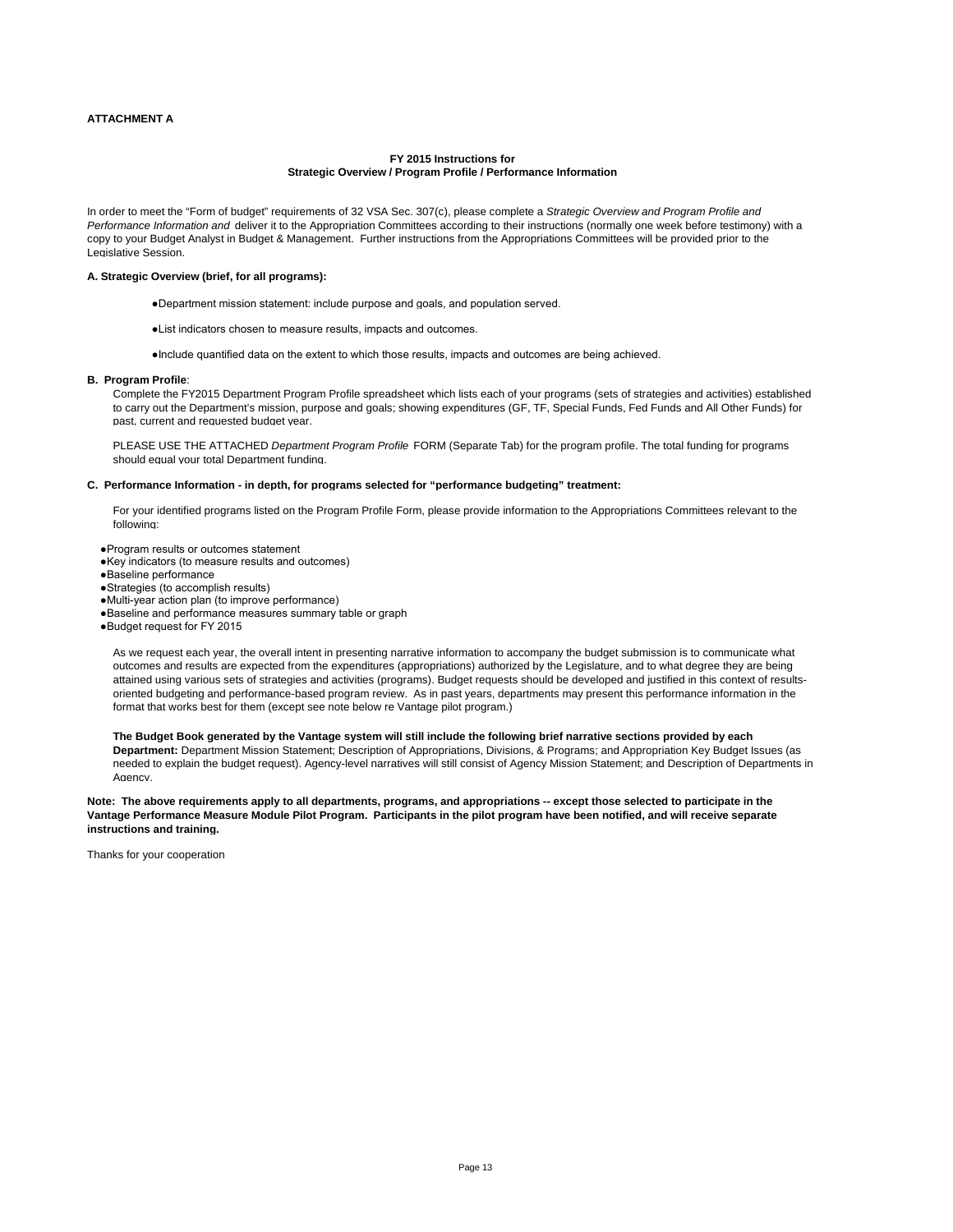|                                                                                  |                                                                                         |                | FY 2015        |                                        |  |                         |                     |                         |                        |
|----------------------------------------------------------------------------------|-----------------------------------------------------------------------------------------|----------------|----------------|----------------------------------------|--|-------------------------|---------------------|-------------------------|------------------------|
|                                                                                  | <b>DEPARTMENT PROGRAM PROFILE</b>                                                       |                |                |                                        |  |                         |                     |                         |                        |
|                                                                                  |                                                                                         |                |                |                                        |  |                         |                     |                         |                        |
| <b>DEPARTMENT:</b>                                                               |                                                                                         |                |                |                                        |  |                         |                     |                         |                        |
|                                                                                  |                                                                                         |                |                |                                        |  |                         |                     |                         |                        |
|                                                                                  | Name and brief narrative description of program<br>(not to exceed 2 sentences for each) | <b>GF \$\$</b> | <b>TF \$\$</b> | Spec F (incl<br>tobacco) $$$ Fed F $$$ |  | All other<br>funds \$\$ | Total funds<br>\$\$ | Authorized<br>positions | Amounts<br>granted out |
|                                                                                  |                                                                                         |                |                |                                        |  |                         |                     |                         |                        |
| FY 2013 expenditures<br>FY 2014 estimated expenditures<br>FY 2015 budget request |                                                                                         |                |                |                                        |  |                         |                     |                         |                        |
|                                                                                  |                                                                                         |                |                |                                        |  |                         |                     |                         |                        |
| FY 2013 expenditures<br>FY 2014 estimated expenditures<br>FY 2015 budget request |                                                                                         |                |                |                                        |  |                         |                     |                         |                        |
|                                                                                  |                                                                                         |                |                |                                        |  |                         |                     |                         |                        |
| FY 2013 expenditures<br>FY 2014 estimated expenditures<br>FY 2015 budget request |                                                                                         |                |                |                                        |  |                         |                     |                         |                        |
|                                                                                  |                                                                                         |                |                |                                        |  |                         |                     |                         |                        |
| FY 2013 expenditures<br>FY 2014 estimated expenditures                           |                                                                                         |                |                |                                        |  |                         |                     |                         |                        |
| FY 2015 budget request                                                           |                                                                                         |                |                |                                        |  |                         |                     |                         |                        |
|                                                                                  |                                                                                         |                |                |                                        |  |                         |                     |                         |                        |
| FY 2013 expenditures<br>FY 2014 estimated expenditures                           |                                                                                         |                |                |                                        |  |                         |                     |                         |                        |
| FY 2015 budget request                                                           |                                                                                         |                |                |                                        |  |                         |                     |                         |                        |
|                                                                                  |                                                                                         |                |                |                                        |  |                         |                     |                         |                        |
|                                                                                  |                                                                                         |                |                |                                        |  |                         |                     |                         |                        |
| FY 2013 expenditures<br>FY 2014 estimated expenditures                           |                                                                                         |                |                |                                        |  |                         |                     |                         |                        |
| FY 2015 budget request                                                           |                                                                                         |                |                |                                        |  |                         |                     |                         |                        |
|                                                                                  | <b>Total Department</b>                                                                 |                |                |                                        |  |                         |                     |                         |                        |
|                                                                                  | FY 2013 expenditures                                                                    |                |                |                                        |  |                         |                     |                         |                        |
|                                                                                  | FY 2014 estimated expenditures                                                          |                |                |                                        |  |                         |                     |                         |                        |
|                                                                                  | FY 2015 budget request                                                                  |                |                |                                        |  |                         |                     |                         |                        |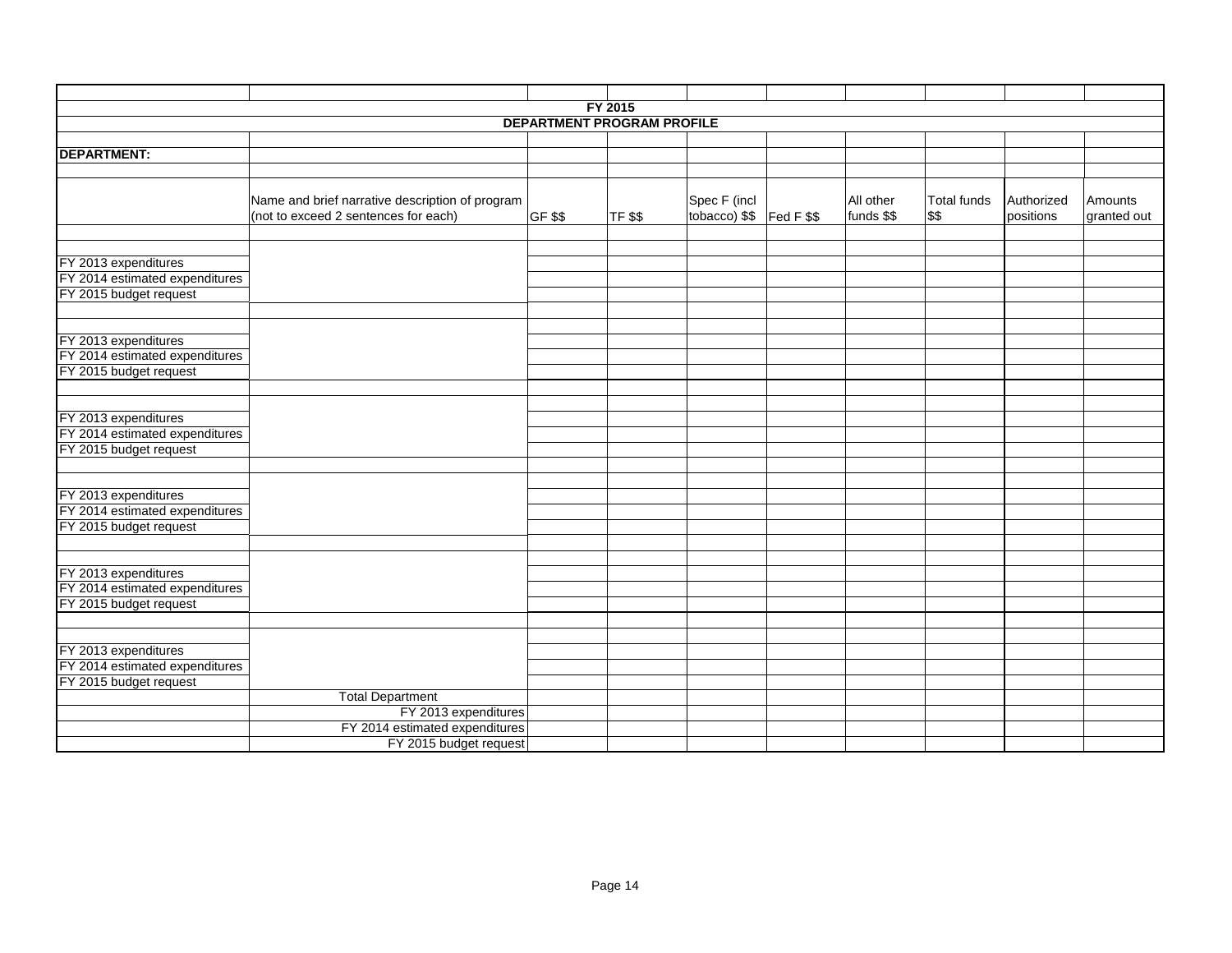#### **ATTACHMENT B**

#### **FY 2015 Instructions for Budget Development Form**

The Appropriations Committees will that expect budget presentations clearly outline the increases and decreases from the current (FY 2014) appropriated amount to the Governor's Recommend (FY 2015).

To provide a standardized format for showing these changes, please use this *Budget Development Form* spreadsheet to list each appropriation in your Department, with each significant element in that appropriation. We suggest that the "Standard adjustments" (changes to Insurance, VISION/HCM, Fee-for-Space, Retirement, etc.) which are common to most appropriations can be summed on one row. Other unique adjustments or components should be listed as additional rows for each appropriation.

An EXAMPLE (in yellow) shown on the *Budget Development Form* , is only meant to guide your work; please delete it from your finished product.

In addition to the forms, JFO staff requests that you include material, as part of your testimony that describes what the components mean programmatically: e.g., levels of service, grants to community organizations, waiting lists, etc.

**Please submit the** *Budget Development Form* **(with descriptions of components) according to the instructions from the Appropriations Committees (normally one week before testimony), with a copy to your Budget Analyst in Budget & Management. Further instructions from the Appropriations Committees will be distributed prior to the Legislative Session.**